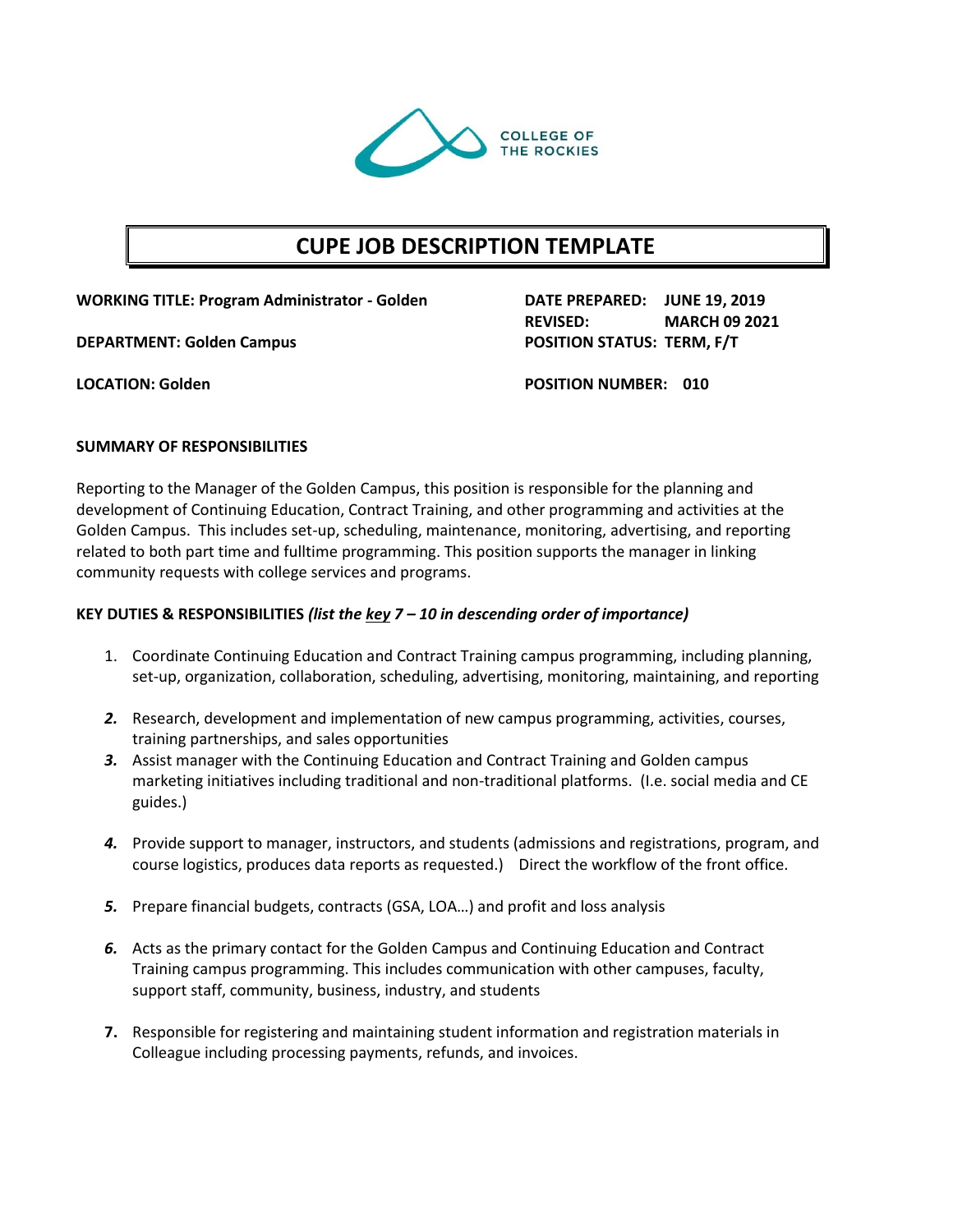- *8.* Provide exceptional service to all internal and external stakeholders by responding to requests or referring to the appropriate person or department.
- *9.* Assists with Administrative Assistant duties as required.
- 10. Performs other duties as required

## **OTHER RELATED AND REPORTING DUTIES**

- Responsible for maintaining the security and facility issues of the building during and after office hours.
- Responsible for facility and room bookings both on and off campus. Also responsible for ensuring room set up meets the needs of the course being offered, including tables, chairs, equipment 9AV and materials.
- Manages bookstore stock, office supplies and inventory.
- Organizes and maintains office filing system.
- Collects, sorts, and distributes incoming and outgoing mail and picks up supplies and mail with the use of personal vehicle.
- Invigilating exams as requested by the community
- Produces internal reports as requested by manager and staff
- Responsible for Leave and Attendance Reports and entering data monthly into Colleague.
- Assists with the opening and closing of the facility.

#### **DECISION MAKING**

- Use judgement to resolve student, instructor, and program issues arising during or after business hours. Decisions are sometimes required on short notice and without time to consult with the manager
- Determine the specific program offerings for each season, including what courses, type, and number of, through analyzing of data and other resources
- Determine status of each course, including whether to run or cancel based on departmental guidelines
- Determine advertising content to produce for Con Ed Guide, newspaper, website and other marketing material
- Communication between departments to ensure that programming, other activity, and advertising are completed by the appropriate deadlines
- In consultation with the Manager source and interview potential instructors for continuing education.
- Conflict resolution

## **POSITION RELATED QUALIFICATIONS – EDUCATION AND EXPERIENCE**

- Business and/or office administration diploma or equivalent of a minimum 3 years related experience
- Proficient in Microsoft Office software including Windows operating systems, Outlook, Word, Excel
- Experience with Colleague or other electronic information system
- Ability to work independently and/or cooperatively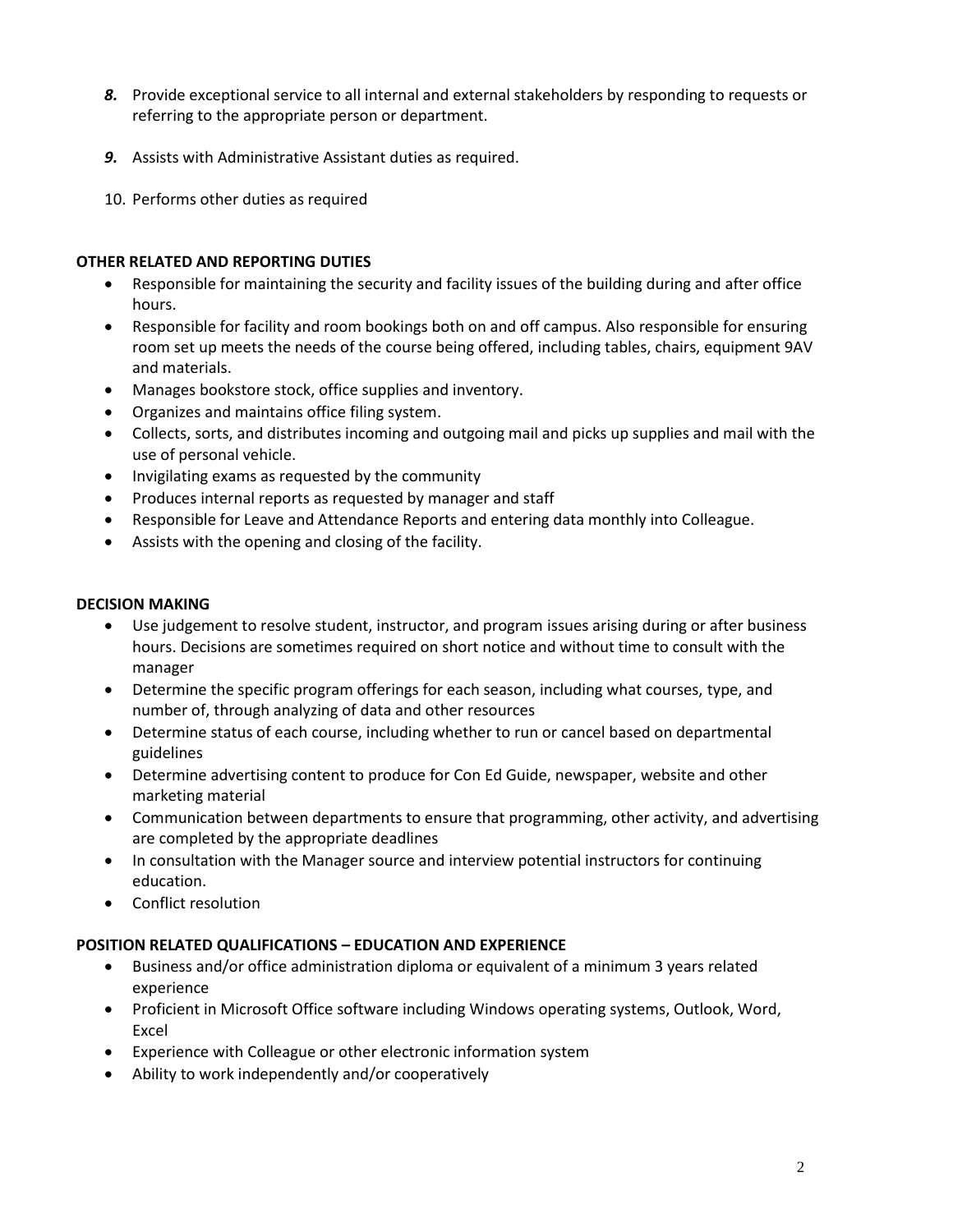- Ability to analyze and evaluate relevant data and decide upon choice of action for desired outcome
- Ability to manage a variety of projects simultaneously
- Experience with event/program/project management and marketing as well as proposal and/or grant writing would be an asset
- Driver's License (Class 5)

## **POSITION SPECIFIC WORKING CONDITIONS and ENVIRONMENT, SAFETY REQUIREMENTS**

## *Physical and Mental Effort:*

- Frequent lifting and moving of classroom furniture, boxes, supplies and paper
- Constantly shifting focus between tasks and projects
- Ability to multi-task, handle multiple priorities and be effective in an unstructured, high volume, fast paced, ever changing environment with constant interruption.

#### *Work Environment:*

- Occasional travel required for meetings.
- Regular travel required for post office, bank and picking up supplies.
- Exposed to continuous interruptions, noise, and lack of privacy
- Overtime maybe required during peak periods
- Occasional evening and weekend work may be required
- Duties are primarily performed indoors

## *Safety Requirements:*

- Occupational First Aid Level 1 or equivalent
- WHMIS
- Occupational Health & Safety